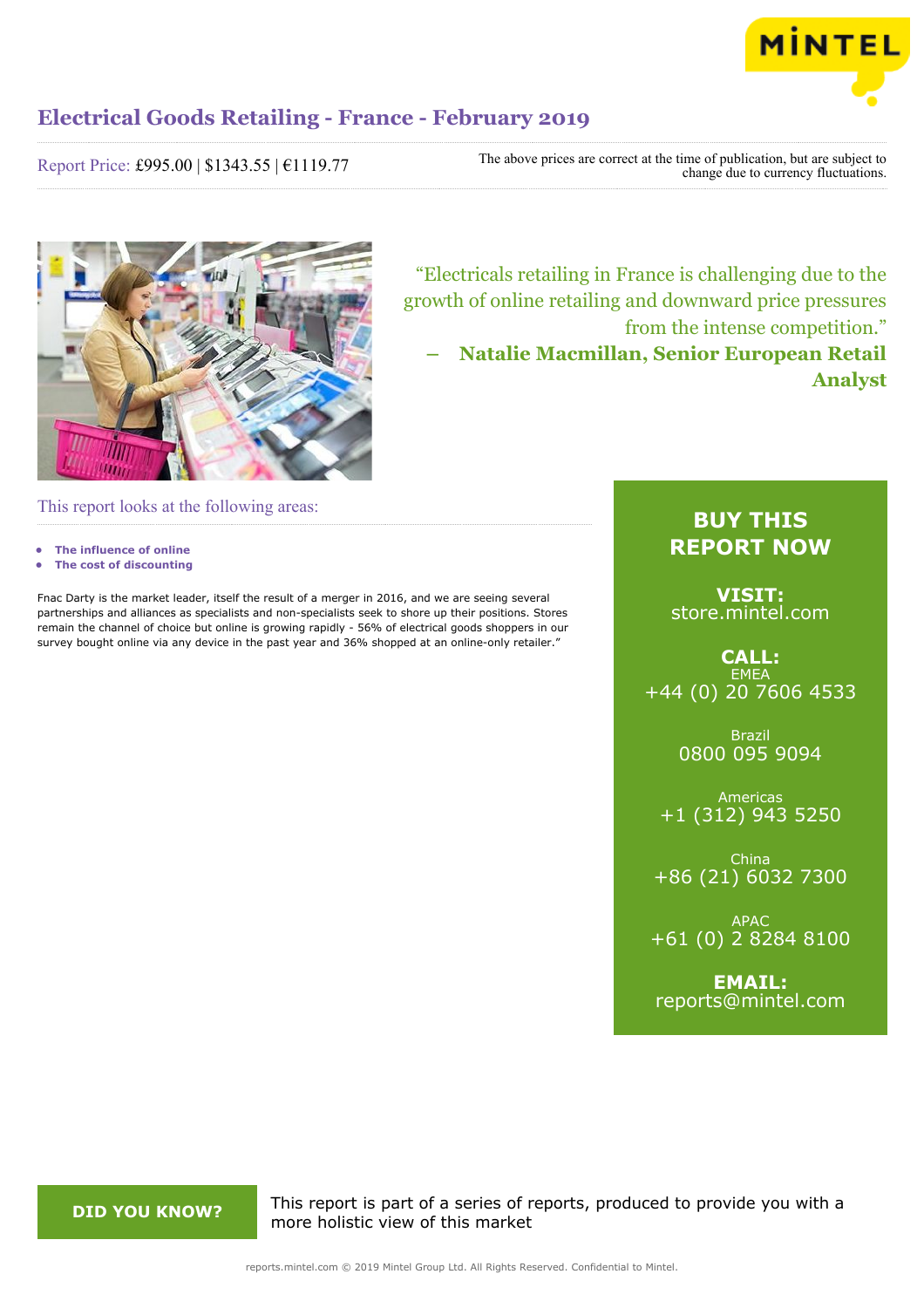

| Report Price: £995.00   \$1343.55   €1119.77 | The above prices are correct at the time of publication, but are subject to<br>change due to currency fluctuations. |
|----------------------------------------------|---------------------------------------------------------------------------------------------------------------------|
|----------------------------------------------|---------------------------------------------------------------------------------------------------------------------|

## **Table of Contents**

### **Overview**

#### What you need to know

Areas covered in this report

#### **Executive Summary**

### The market

Consumer spending

Figure 1: France: Consumer spending on electrical items (incl. VAT), 2014-18

#### Sector size and forecast

#### Channels of distribution

Figure 2: France: estimated distribution of spending on electrical/electronic goods by channel, 2018

#### Companies and brands

Key metrics

### Market shares

Figure 3: France: Leading electrical retailers' shares of spending on electricals, 2018

#### Online

The consumer

#### What they buy

Figure 4: France: electrical products bought in the last 12 months, January 2019

#### How they shop

Figure 5: France: usage of stores vs online when buying electrical/electronic products, by gender, January 2019

#### Where they shop

Figure 6: France: where they shop for electricals, whether in-store or online, January 2019

#### Attitudes to shopping for electricals

Figure 7: France: attitudes to shopping for electrical/electronic goods, January 2019

## What we think

#### **Issues and Insights**

The influence of online The facts The implications The cost of discounting The facts The implications **The Market – What You Need to Know**

Economy picking up after prolonged period of low growth

Specialists remain strong

Ongoing deflation

# BUY THIS REPORT NOW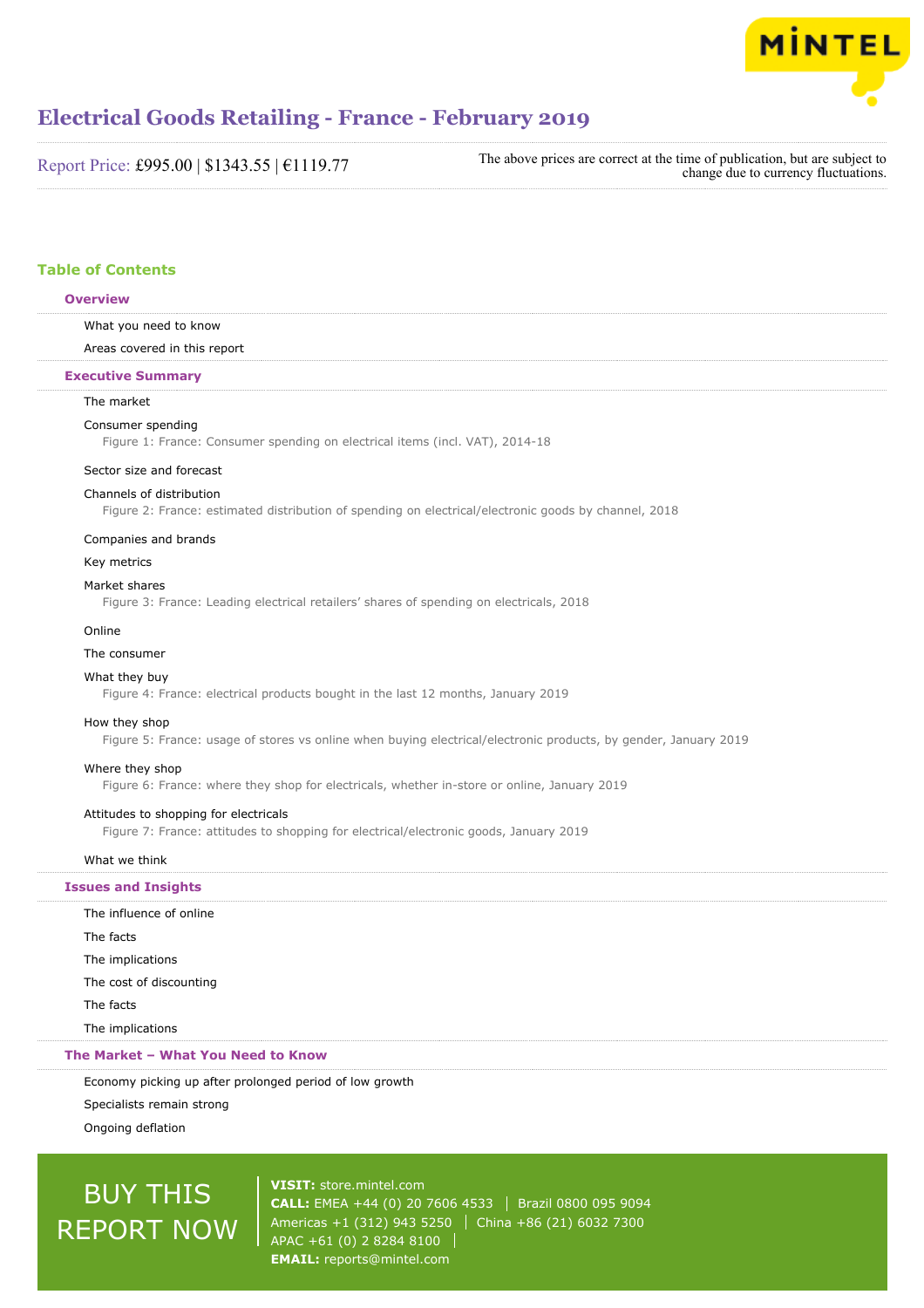

| Report Price: £995.00   \$1343.55   €1119.77                                                                             | The above prices are correct at the time of publication, but are subject to<br>change due to currency fluctuations. |
|--------------------------------------------------------------------------------------------------------------------------|---------------------------------------------------------------------------------------------------------------------|
|                                                                                                                          |                                                                                                                     |
| Specialists account for over half of spending                                                                            |                                                                                                                     |
| <b>Consumer Spending</b>                                                                                                 |                                                                                                                     |
| Signs of growth in the French economy                                                                                    |                                                                                                                     |
| Low growth in spending on electricals<br>Figure 8: France: Consumer spending on electrical items (incl. VAT), 2014-18    |                                                                                                                     |
| <b>Sector Size and Forecast</b>                                                                                          |                                                                                                                     |
| Total retail sales recovering, further growth forecast for 2018                                                          |                                                                                                                     |
| Specialists outperform all retail sales<br>Figure 9: France: Electricals specialists, sales excl VAT, 2014-18            |                                                                                                                     |
| Figure 10: France: Electricals specialists, forecast sales, excl VAT, 2019-23                                            |                                                                                                                     |
| <b>Inflation</b>                                                                                                         |                                                                                                                     |
| Figure 11: France: Consumer price inflation (HICP*), Annual % change, 2014-18                                            |                                                                                                                     |
|                                                                                                                          | Figure 12: France: Consumer price inflation on electrical items (HICP*), annual % change, July 2017-January 2019    |
| <b>Channels of Distribution</b>                                                                                          |                                                                                                                     |
| Figure 13: France: Channels used to buy electrical goods, January 2019                                                   |                                                                                                                     |
| Figure 14: France: estimated distribution of spending on electrical/electronic goods by channel, 2018                    |                                                                                                                     |
| <b>Companies and Brands - What You Need to Know</b>                                                                      |                                                                                                                     |
| Fnac Darty leads                                                                                                         |                                                                                                                     |
| Multiples growing share as independents decline                                                                          |                                                                                                                     |
| Online market worth some €5.8 billion                                                                                    |                                                                                                                     |
| <b>Leading Players</b>                                                                                                   |                                                                                                                     |
| Challenges for Fnac Darty                                                                                                |                                                                                                                     |
| Retail partnerships                                                                                                      |                                                                                                                     |
| Marketplaces driving growth                                                                                              |                                                                                                                     |
| Online retailers                                                                                                         |                                                                                                                     |
| Telecoms specialists                                                                                                     |                                                                                                                     |
| Figure 15: France: Leading electrical retailers, sales, 2014-18                                                          |                                                                                                                     |
| Figure 16: France: Leading electrical retailers, outlet numbers, 2014-18                                                 |                                                                                                                     |
| Sales per outlet<br>Figure 17: France: Leading electrical retailers, sales per outlet, 2014-18                           |                                                                                                                     |
| <b>Market Shares</b>                                                                                                     |                                                                                                                     |
| Figure 18: France: Leading electrical retailers' shares of spending on electricals, 2014-18                              |                                                                                                                     |
| <b>Online</b>                                                                                                            |                                                                                                                     |
| Online activity                                                                                                          |                                                                                                                     |
| Shopping online<br>Figure 19: France: Proportion of people buying electrical items online in the last 12 months, 2014-18 |                                                                                                                     |
| Online sales of electricals                                                                                              |                                                                                                                     |

BUY THIS REPORT NOW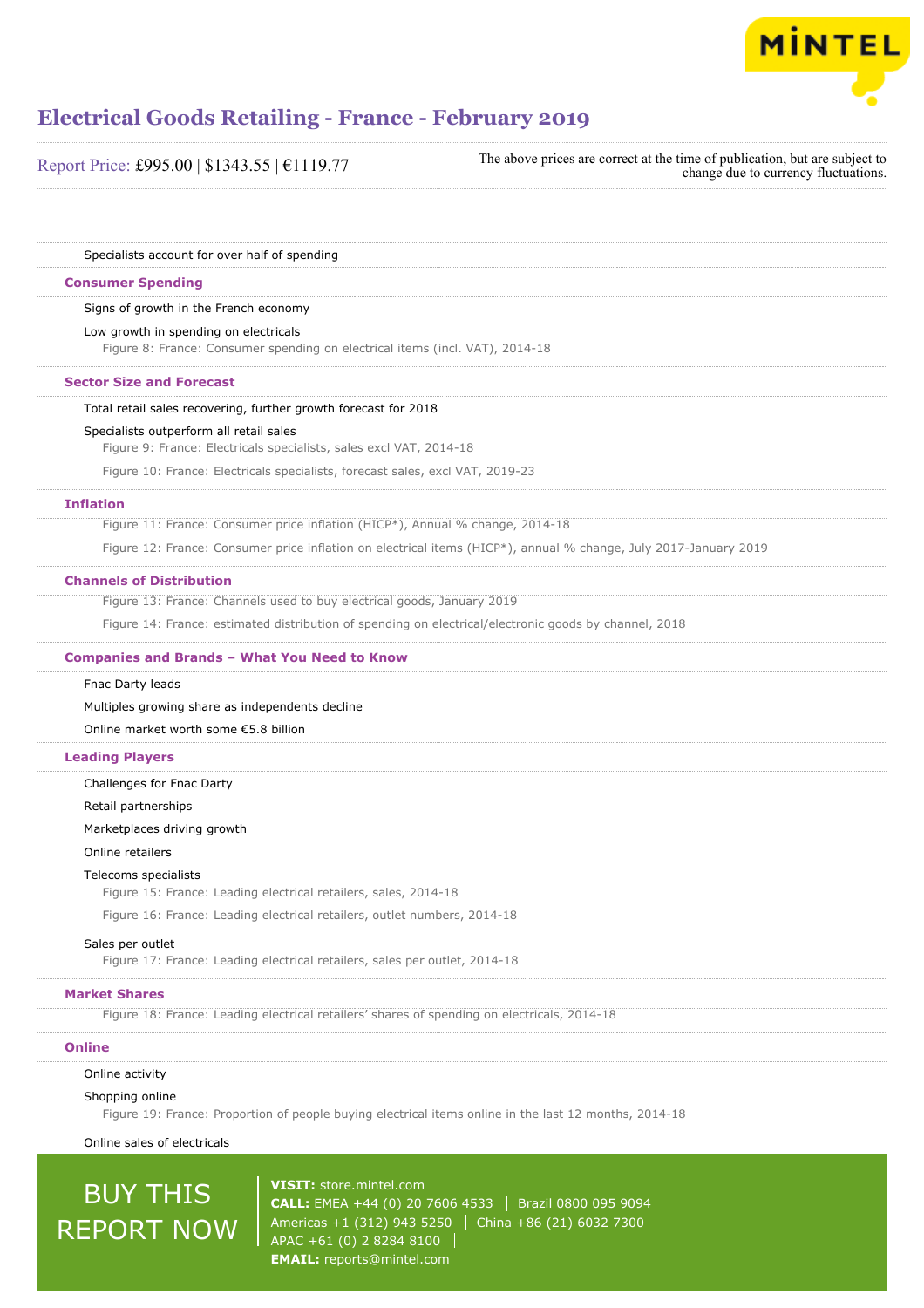

| Report Price: £995.00   \$1343.55   €1119.77 |  |  |  |
|----------------------------------------------|--|--|--|
|----------------------------------------------|--|--|--|

The above prices are correct at the time of publication, but are subject to change due to currency fluctuations.

Leading online players

Figure 20: France: Estimated sales of electricals online by leading retailers, 2014-18

#### **The Consumer – What You Need to Know**

Almost 70% shopped for electrical goods in the past year

In-store still the channel of choice

Darty the most used store

Promotions eroding full price sales

Research before buying

### **What They Buy**

#### Men, the young and more affluent most likely to buy

Figure 21: France: Proportion of people buying any kind of electrical product in the last 12 months by generation group, January 2019

#### Mobile phones the most popular purchase

Figure 22: France: electrical products bought in the last 12 months, January 2019

#### **How They Shop – Online and In-store**

Figure 23: France: Channels used to buy electrical goods in the last 12 months, January 2019

Figure 24: France: usage of stores vs online when buying electrical/electronic products, by gender, January 2019

#### Channels used by retailers bought from

Figure 25: France: channel used by retailer bought from, January 2019

#### **Where They Shop**

Figure 26: France: where they shop for electricals by store category, whether in-store or online, January 2019

Figure 27: France: where they shop for electricals, whether in-store or online, January 2019

#### Who shops where

Figure 28: France: profile of electricals shoppers by retailer used, January 2019

#### **Attitudes to Shopping for Electrical Products**

#### Too many promotions undermine trust

#### Research before buying

Figure 29: France: attitudes to shopping for electrical/electronic goods, January 2019

#### Attitudes by retailers used

Figure 30: France: agreement with the statement "Amazon is often the first site I go to when looking for electrical goods online" by where they shopped for electrical goods in the past 12 months, January 2019 Figure 31: France: agreement with the statement "I often view electrical products in-store but buy them online " by where they<br>shopped for electrical goods in the past 12 months, January 2019<br>Figure 32: France: agreement w where they shopped for electrical goods in the past 12 months, January 2019

#### **Appendix: Data sources, Abbreviations and Supporting Information**

Abbreviations

Data sources

#### **Amazon International**

What we think

Prime

# BUY THIS REPORT NOW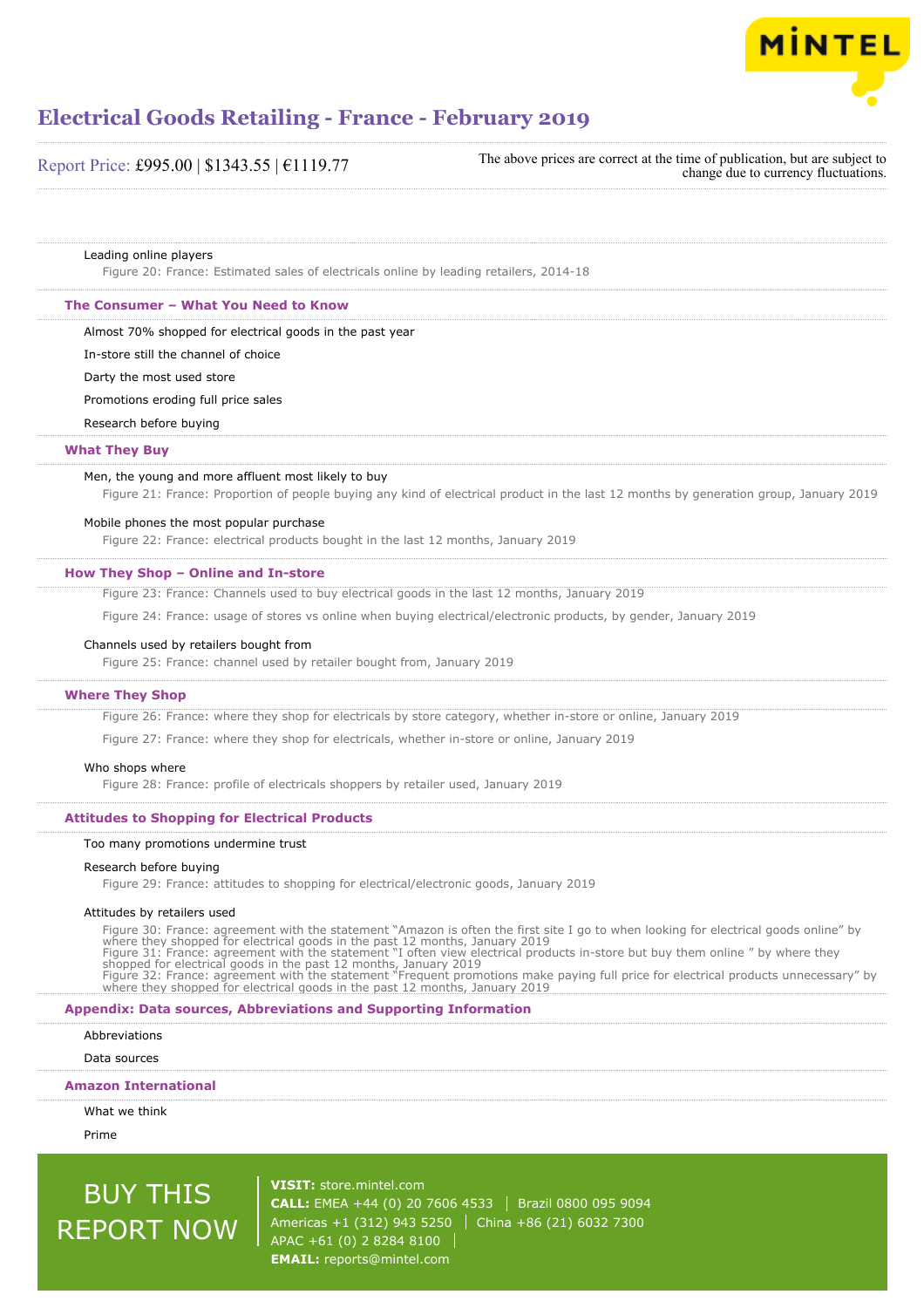

The above prices are correct at the time of publication, but are subject to change due to currency fluctuations.

#### Marketplace

And what does that mean for electricals?

#### Where next?

Company background

## Company performance

Figure 33: Amazon: Sales by activity, 2018

#### Mintel estimates

GTV vs Consolidated vs Direct sales

#### Recent performance

Figure 34: Amazon Group: Group financial performance, 2014-18

Figure 35: Amazon International: Estimated retail sales performance, 2015-18

### Sales of electrical goods

Figure 36: Amazon Europe: estimated sales of electrical products, 2018

#### Retail offering

#### Consumer profile

Product mix

Figure 37: Amazon UK: Estimated sales by product, 2017

#### Marketing

### **Euronics International**

#### What we think

Multichannel strategy compromised by group structure

Rethinking the digital sales channel

Reinventing physical points of sale

### Company background

#### Company performance

Figure 38: Euronics International: estimated group financial performance, 2013-17

Figure 39: Euronics International: estimated outlet data, 2013-17

## Retail offering

#### **Fnac Darty**

#### What we think

Taking charge of the product lifecycle

Benefits of merger close to being realised, but what next?

Retail Alliance put on hold for now

#### Company background

#### Company performance

Figure 40: Fnac Darty : Group financial performance, 2015-18

Figure 41: Fnac Darty : Outlet data, 2015-18

Retail offering

# BUY THIS REPORT NOW